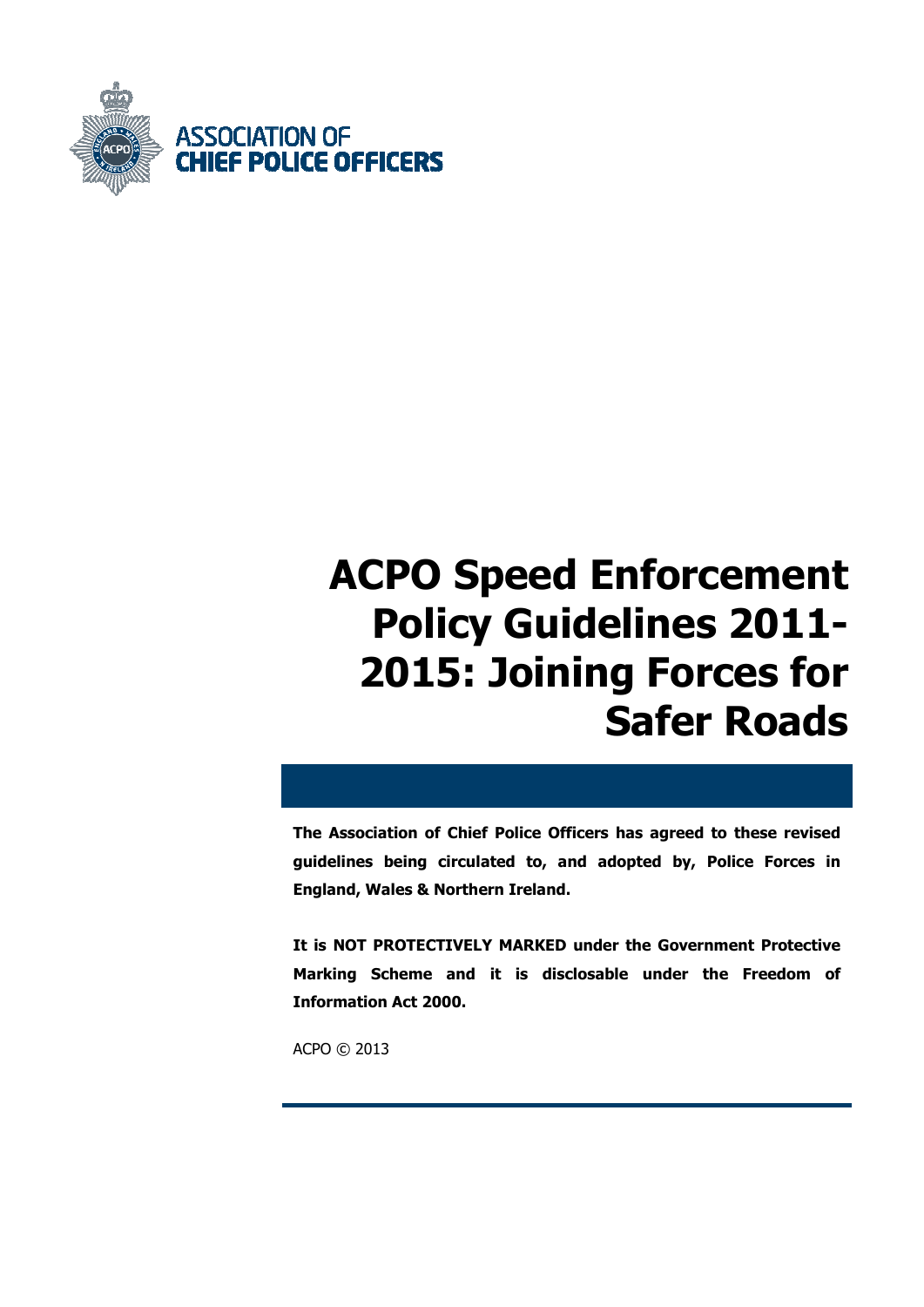## **Document information**

| Protective marking        | <b>NOT PROTECTIVELY MARKED</b> |
|---------------------------|--------------------------------|
| Author                    | <b>ACPO</b>                    |
| Force/Organisation        | <b>ACPO</b>                    |
| <b>ACPO Business Area</b> | <b>Uniformed Operations</b>    |
| Contact details           | 020 7084 8959                  |
| Review date               | <b>May 2015</b>                |
| Version                   | 3.0                            |

**These revised guidelines have been produced and approved by the Uniformed Operations Business Area. The document was approved by Chief Constables' Council on 19th July 2000. The purpose of this document is to publish the ACPO vision of safer roads with habitual compliance, where enforcement is seen as legitimate. Officers are encouraged to enforce with an appropriate balance of education and engineering so as to affect and influence driver behaviour and achieve a reduction in road casualties. It will be updated and re-published as necessary.** 

**Any queries relating to this document should be directed to either the author detailed above or the ACPO Programme Support Office on 020 7084 8959/8958.** 

Association of Chief Police Officers of England, Wales & Northern Ireland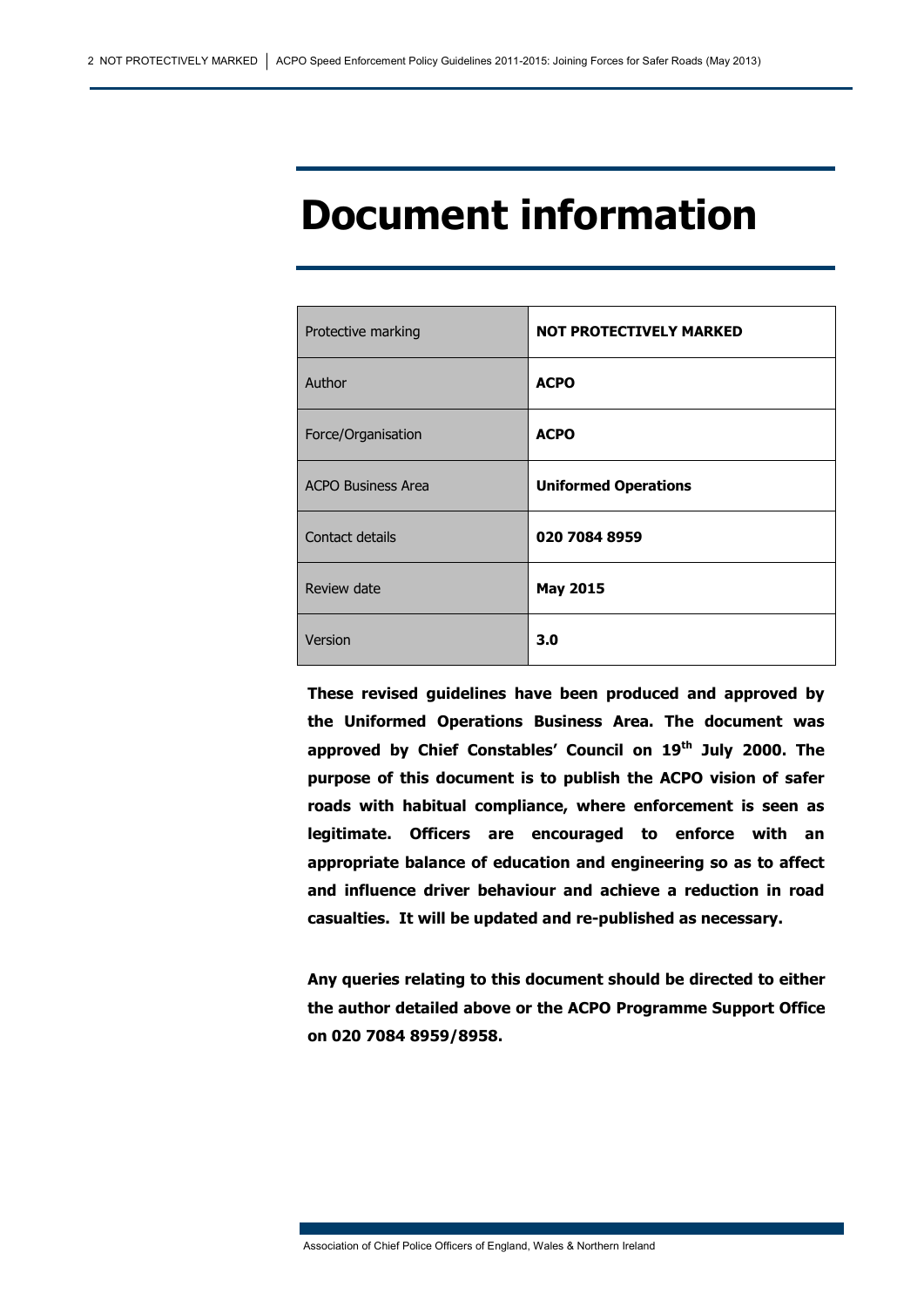# **Contents**

## **Section Page 2012 1 Introduction** 4

| $\overline{\mathbf{2}}$ | Roads Policing Strategy 2011-15     | 5 |
|-------------------------|-------------------------------------|---|
| 3                       | Government Circular 01/2013         | 5 |
| 4                       | The Principles of Speed Enforcement | 6 |
| 5                       | Proportionality                     | 6 |
| 6                       | <b>Targeting</b>                    | 6 |
| 7                       | <b>Consistency</b>                  | 7 |
| 8                       | <b>Transparency</b>                 | 7 |
| 9                       | <b>The Guidelines</b>               | 7 |
| 10                      | <b>Effective Partnerships</b>       | 9 |
| 11                      | 20 MPH Speed Limits or Zones        | 9 |
|                         |                                     |   |

|  | <b>Appendix A</b> $\vert$ 20 Mph Limits & Zones – Explanation of Revised Policy Guidelines |
|--|--------------------------------------------------------------------------------------------|
|--|--------------------------------------------------------------------------------------------|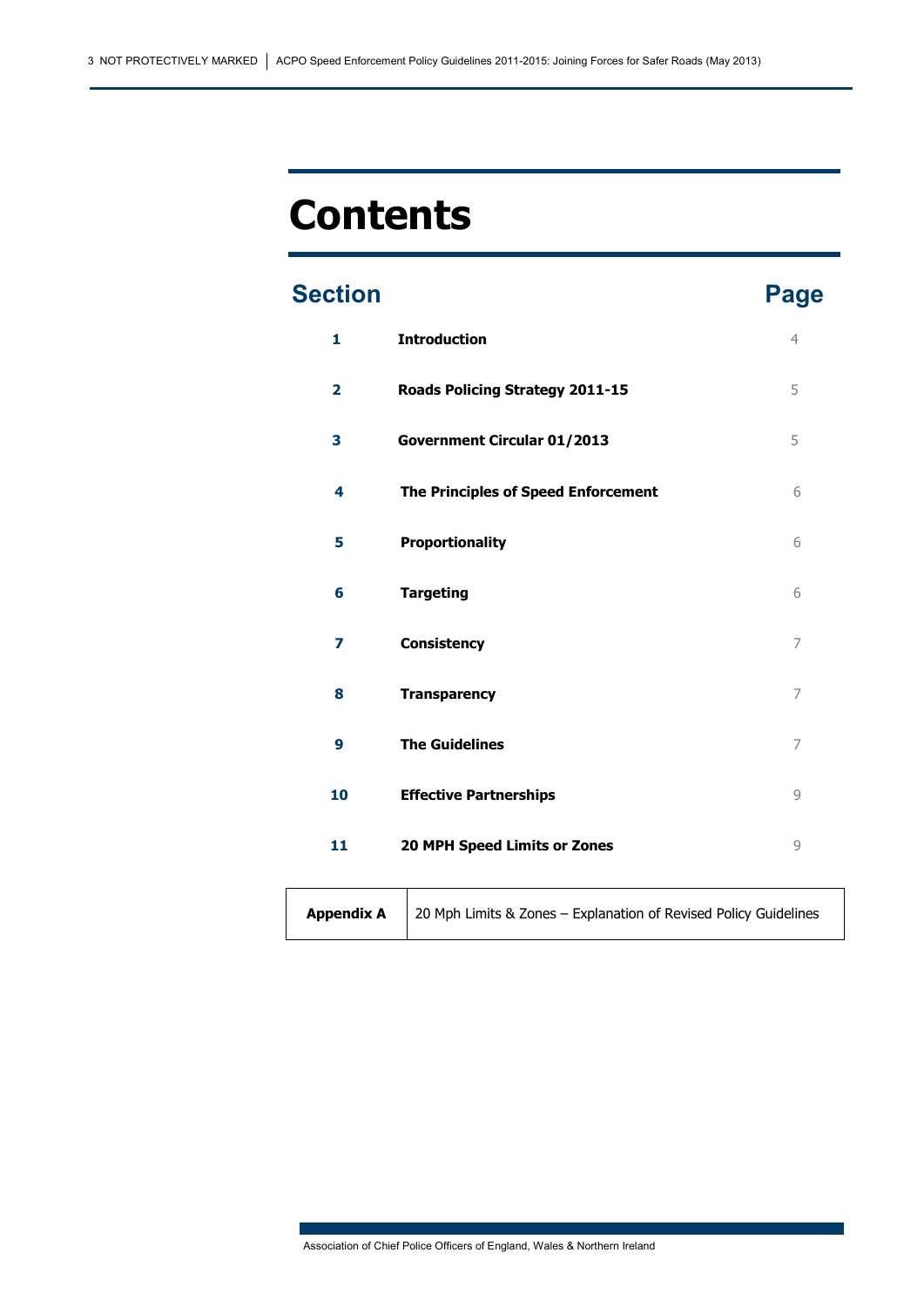## **1. SECTION 1 – INTRODUCTION**

#### **1.1 SPEED ENFORCEMENT**

- 1.1.1 The road policing ethos is to deliver a crucial protective service that engenders public satisfaction and confidence. Part of this service is to provide speed enforcement where:
	- A mandatory limit has been introduced;
	- There is need for compliance:
	- The speed necessary is clear to all drivers using the road; and
	- Some decide to ignore the limit and road safety benefit achieved through compliance.
- 1.1.2 When a road looks and feels like the speed limit experience shows many will comply. Where possible there will be a level of routine enforcement (that is patrols attending when available considering all limits and commitments) to support the limit, however, when the limit is confusing or unclear it will not be routinely enforced, unless there is intelligence that there is either specific or widespread deliberate non-compliance of the limit - then there may well be targeted enforcement.
- 1.1.3 Speed enforcement is expensive it is both time and resource intensive and competes with other important policing issues of equal public concern. Enforcement is mainly reactive and should not be seen as a preventative measure to achieve vehicle speeds. Prevention has to rely on public support and compliance by the majority and enforcement of the minority who ignore the law.
- 1.1.4 To achieve the maximum compliance, speed restrictions must therefore be clear and appropriate, with the need for compliance obvious to all road users. Where there is then evidence of noncompliance, the police will investigate and target specific offenders who ignore the clearly posted speed limit.
- 1.1.5 In cases where there are high levels of non-compliance, it would tend to identify those limits which maybe are in more unclear areas and poorly displayed. Rather than a need for high levels of enforcement and prosecution, which has the potential to lose public support, the limit should be reviewed (DfT 01/2013). Review should lead to additional engineering, signing or even different speed limits, as the display of the limit was more likely to have been the cause than deliberate offending.
- 1.1.6 These guidelines are intended to assist officers in the exercise of their individual discretion and achieve some consistency of approach. They do not restrict and are not intended to restrict or fetter that discretion so as to form the basis for any complaint that a decision, which may be inconsistent with them, is unlawful or unreasonable.
- 1.1.7 This guidance on where to enforce and how to assess the appropriateness of enforcement has no bearing on whether the law has been broken, nor does failure to follow these guidelines provide any mitigation of a defence for an offence committed under current law.

### **1.2 ENFORCEMENT TOLERANCES**

1.2.1 In July 2000 the ACPO Roads Policing Portfolio published Speed Enforcement Guidelines 'Joining Forces for Safer Roads' this document has been used by patrolling officers and decision makers since that date. The document has become out-dated over time although many of the principles are still appropriate today. It is for this reason alone that the previous guidance has been updated and these new guidelines agreed.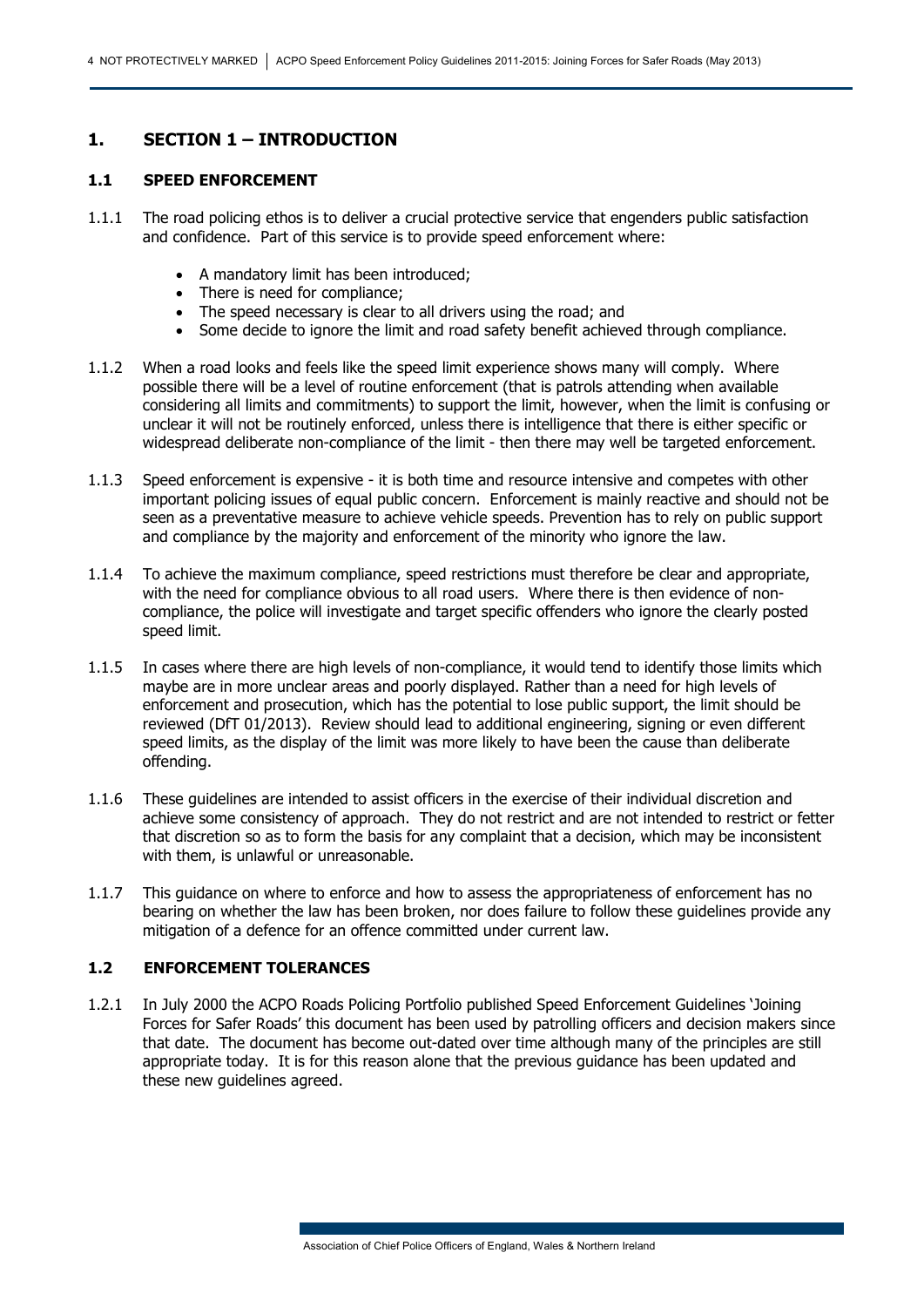#### **1.3 POLICY GUIDELINES INTRODUCTION**

- 1.3.1 Limits which are clear to drivers achieve high compliance, require less enforcement and meet public expectation, together with targeted enforcement against those who refuse to comply. They secure a higher level of compliance with existing speed limits and have the potential to deliver the following benefits:
	- Reduced casualties, both in terms of numbers and severity;
	- Reduced demand upon the Health Service;
	- Reduced conflict between motor vehicles and other road users;
	- A calmer and more free-flowing traffic environment; and
	- Improved quality of life in local communities.

### **2. SECTION 2 – ROADS POLICING STRATEGY 2011-15**

2.1 The Road policing strategy 'Policing the Roads' contains our vision of safer roads with habitual compliance, where enforcement is seen as legitimate. Officers are encouraged to enforce with an appropriate balance of education and engineering so as to affect and influence driver behaviour, achieve a reduction in road casualties and combat anti-social road use.

## **3. GOVERNMENT CIRCULAR 01/2013**

- 3.1 The Government has recently published a circular 'Setting Local Speed Limits'. In this document they highlight key points:
	- Speed limits should be evidence-led and self-explaining to seek to reinforce people's assessment of what is a safe speed to travel; and
	- Encourage self-compliance and see the limit as the maximum rather than a target speed.
- 3.2 In the document they highlight how speed management is there to create a safe environment and how it should require, encourage and help road users to adopt appropriate and safe speeds below the limit - self-explaining and reinforcing so not unclear or resulting in large scale offending.
- 3.3 Speed limits should not be set in isolation but as part of a package with other measures to manage vehicle speeds and improve road safety, helping drivers to be more readily aware and drive at an appropriate speed.
- 3.4 It is seen as important that traffic authorities work closely with the police when considering or determining any changes to a speed limit. Enforcement is appropriate but only after other measures and the cost must be considered before introducing or changing a limit.
- 3.5 20 mph limits can be introduced where there are significant numbers of vulnerable road users, however where they are introduced, general compliance needs to be achievable without excessive reliance on enforcement. The aim is that successful limits and zones should be self-enforcing through site conditions such as signing or traffic calming leading to a mean traffic speed which is compliant.
- 3.6 To achieve compliance there should be no expectation on the police to provide additional enforcement beyond routine activity - unless agreed.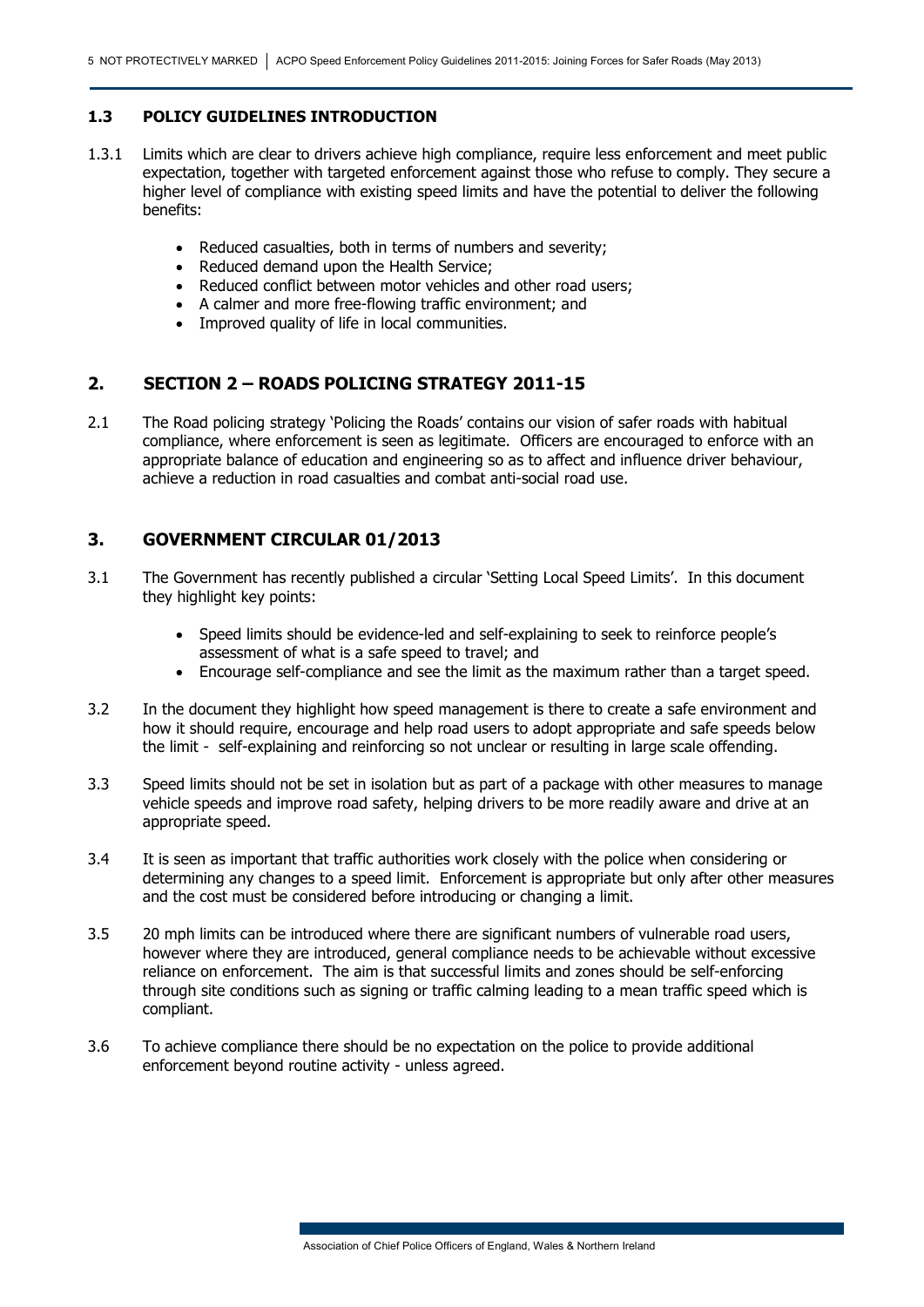## **4. SECTION 4 – THE PRINCIPLES OF SPEED ENFORCEMENT**

- 4.1 The enforcement of traffic law by the police should be guided by the principles of:
	- **Proportionality** in applying the law and securing compliance;
	- **Targeting** of enforcement action;
	- **Consistency** of approach; and
	- **Transparency** about what enforcement action is undertaken, and why.
- 4.2 This needs to be with the recognition that effective **partnerships** with other organisations are essential.
- 4.3 Excessively enforcing speed limits that are not clear, that feel like roads with higher limits than in fact they are and tend to confuse rather than help those drivers that wish to comply, may well lose that public support and confidence the police service needs. All limits should be clear and the level of enforcement appropriate to the offending.

## **5. SECTION 5 – PROPORTIONALITY**

5.1 Proportionality means relating enforcement action to the risks and not routinely enforcing inappropriate or unclear/confusing limits. Those whom the law protects and those on whom it places duties expect that action taken by the police to achieve compliance (in this case speed limits) should be proportionate to the risks to individuals and property, based on the offenders' choice to offend rather than genuine mistake (or worse still confusion from unclear limits) and to the seriousness of any breach. Non-compliance of these limits is an offence and may of course be enforced should any officer feel it appropriate.

## **6. SECTION 6 – TARGETING**

- 6.1 Targeting means making sure that enforcement action is directed primarily at those whose behaviour poses the greatest risk/highest harm (particularly to others), often at identifiable locations or in identifiable circumstances. Targeting needs to take full advantage of a wide range of information sources, including academic research, to develop a greater level of understanding of what the problems are and how to resolve them, so that enforcement action can be focused and prioritised.
- 6.2 Effective targeting will therefore ensure that:
	- Road risks are objectively identified and prioritised for appropriate action;
	- Suitable resources are deployed; and
	- Pertinent monitoring and evaluation takes place so that costs and benefits can be properly assessed and future decision making enhanced.
- 6.3 Targeting does not form part of the offence/evidence, does not need to be justified when enforcing against any driver and neither does the data used to deploy police resources. Any driver exceeding the speed limit commits an offence and is likely to be prosecuted.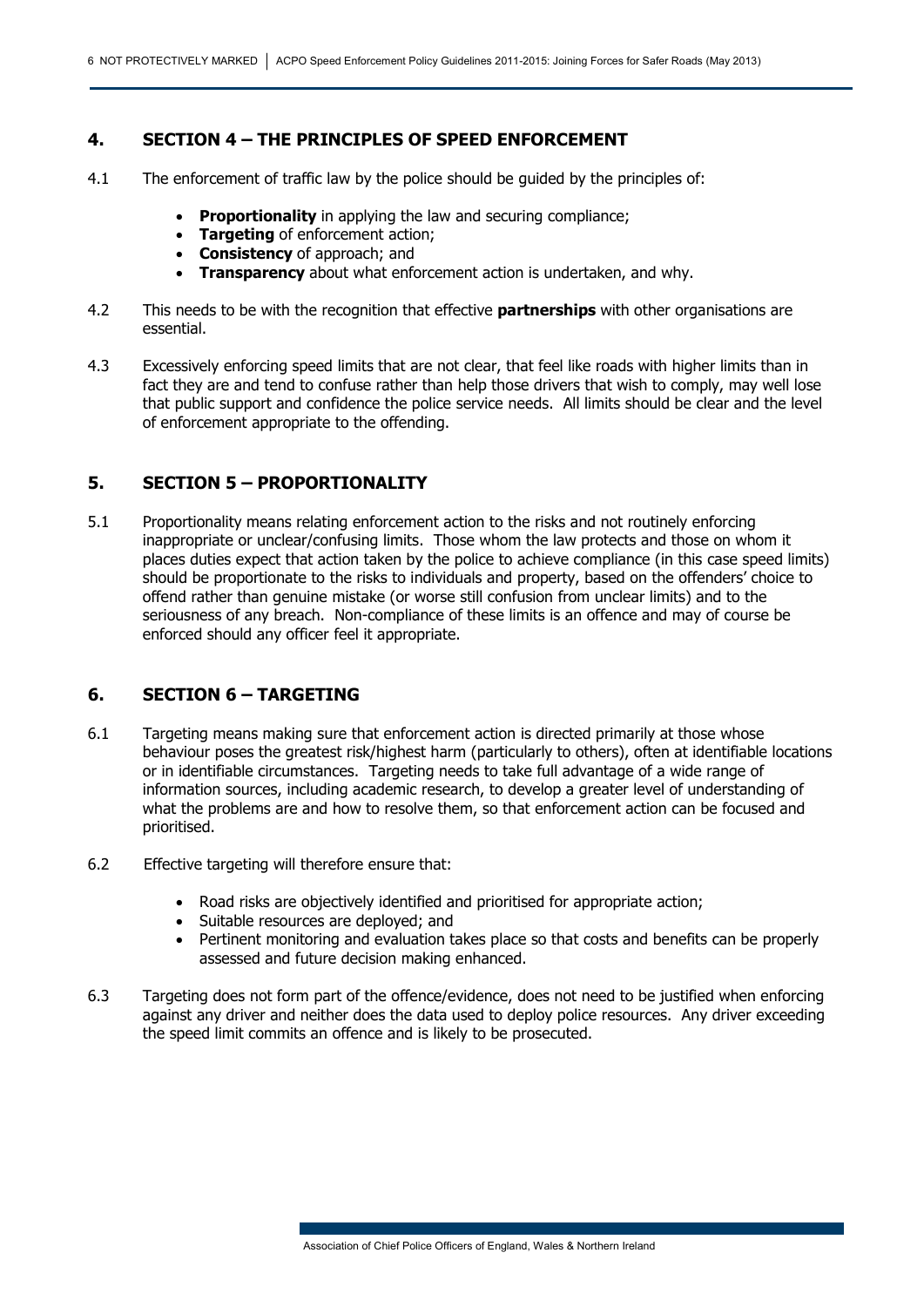#### **7. SECTION 7 – CONSISTENCY**

- 7.1 Consistency of approach does not mean uniformity. It does mean taking a similar approach in similar circumstances to achieve similar ends. Police Officers are faced with many variables; the decision as to what action to take is a matter of judgement and they must exercise their discretion. Where Police Officers believe that an offence has been committed (in this case, that a motorist has driven at any speed over the relevant speed limit), in exercising their discretion as to the appropriate enforcement action, they must consider the nature and circumstances of the offence, this will include how clear the limit was and whether it would feel like that limit to a visiting driver.
- 7.2 Depending on those circumstances they may decide to:
	- Issue a summons;
	- Issue a fixed penalty notice;
	- Offer a speed awareness course (see separate ACPO guidelines on speed awareness);
	- Caution, warn or take no action.
- 7.3 For instance, it might be appropriate to issue a summons for exceeding a speed limit at relatively low speeds over the relevant limit on roads near schools at certain times of day or when there are adverse weather conditions, whereas a similar offence committed in the middle of the night might merit the issue of a fixed penalty notice.
- 7.4 Road users do expect consistency from the police nationally, and this feature has been identified as a benefit linked to the operation of speed cameras. Inconsistency in enforcement decisions as far as the disposal of a case will however undermine public confidence and contribute to resentment. It is part of ACPO's role to ensure that in enforcement proceedings consistency is achieved wherever possible.
- 7.5 Consideration of the nature and circumstances of the offence to consistently enforce does not legitimise any act of speeding and /or restrict any officer from enforcing an individual speed offence.

## **8. SECTION 8 – TRANSPARENCY**

- 8.1 Transparency means helping drivers to understand what is expected of them and why. It also means ensuring clarity about what the public can expect from the police. Raising the public's understanding of the full implications of their actions (specifically including the human and financial costs) will assist in changing behaviour and ultimately attitudes.
- 8.2 The way in which ACPO tries to achieve transparency is by publishing guidelines to all chief constables to enable them, in turn, to offer operational advice and guidance to their officers. ACPO's guidelines are placed in the public domain.
- 8.3 Transparency is also making it clear to the public that all offending is unacceptable and should the police become aware of offending and decide to prosecute then no matter where or when, this is possible and this guidance will not restrict this in any way.

#### **9. SECTION 9 – THE GUIDELINES**

- 9.1 ACPO guidelines have been formulated taking into account the need for proportionality (especially with the introduction of Human Rights legislation) and the need for targeting in order to maximise the potential of scarce police resources and make a substantial contribution to the multi-agency road death and injury reduction effort.
- 9.2 Driving at any speed over the limit is an offence and the police are not restricted and may prosecute. In deciding on enforcement means and deployment, one of the factors will be how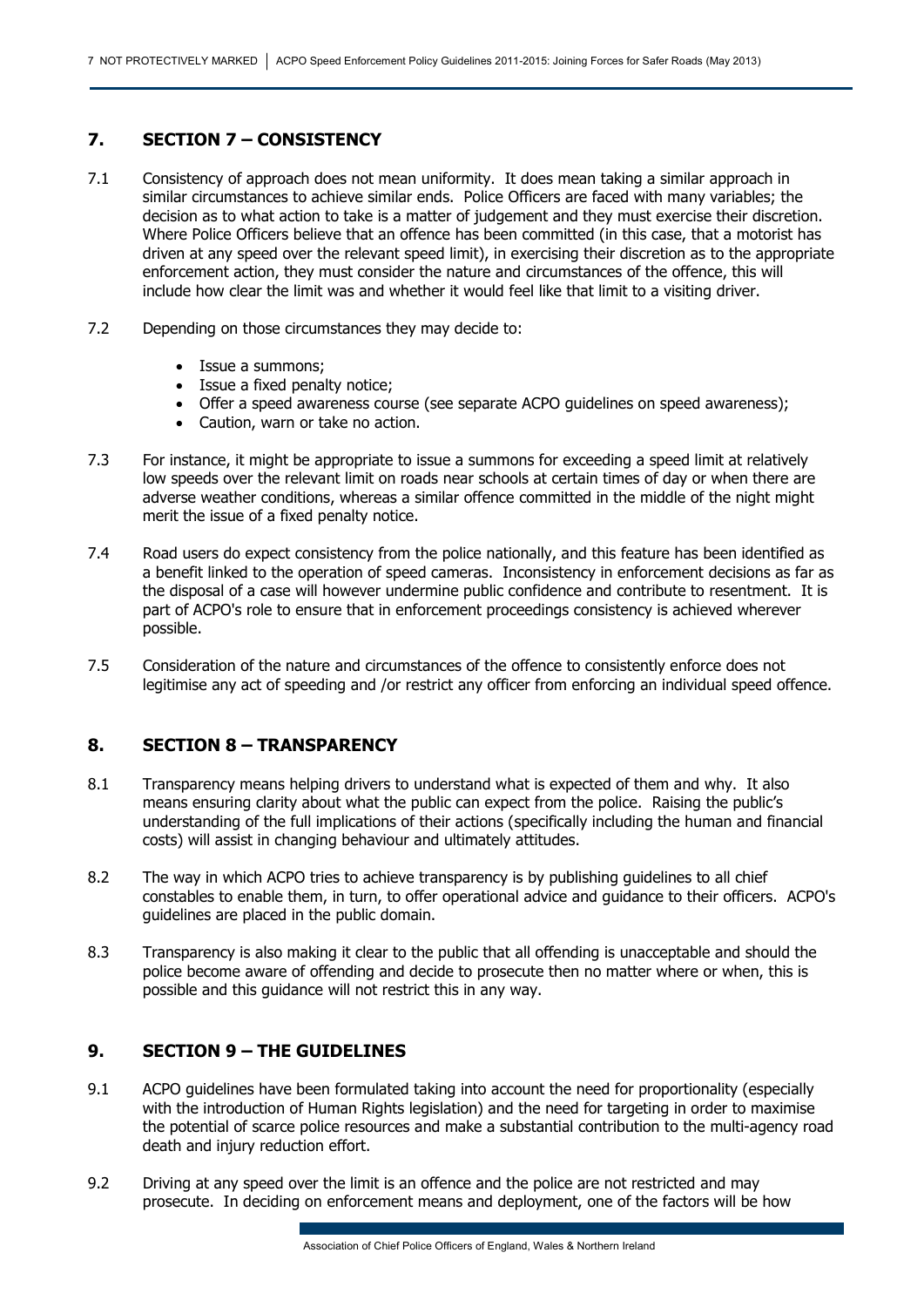Unclear or confusing the relevant signage is or how a site simply does not feel like a road of that speed. Whilst this is not an excuse and any driver may be prosecuted it will be considered when deciding on the prosecution and amount of police enforcement. The enforcement of speed limits is generally related, and proportionate, to the risks to all road users using that road and availability of resources but not restricted in any way.

- 9.3 Where police officers consider that an offence has been committed i.e. that a motorist has driven at any speed over the relevant speed limit, there will be no restriction on proceedings, however, they should consider whether it is appropriate to take enforcement action in that case taking into account such facts as the level of signing and engineering to support the limit and whether it was clear to the motorist that there was a limit and what that speed limit was. Police discretion to ensure prosecution is necessary and proportionate to the offending.
- 9.4 The Police Service now uses technology that enables it to prove that an offence has been committed as soon as a driver exceeds the relevant speed limit by a very small margin. Motorists will therefore be at risk of prosecution immediately they exceed any legal speed limit.
- 9.5 The guidance to police officers is that, when they feel enforcement is necessary, it is anticipated that, other than in the most exceptional circumstances (arrest), the issue of fixed penalty notices or summonses are likely to be the minimum appropriate enforcement action (with certain offenders offered a course of education at the lower and less harmful speeds).
- 9.6 The guidance is that enforcement by prosecution should not be considered when it is lower than the speeds reached in the following table:

| Limit  | <b>Device</b><br>tolerance | Fixed Penalty when<br>education is not<br>appropriate | Speed Awareness if appropriate<br>From<br>To |        | Summons in all<br>other cases and<br>above |
|--------|----------------------------|-------------------------------------------------------|----------------------------------------------|--------|--------------------------------------------|
| 20 mph | 22mph                      | 24 mph                                                | 24 mph                                       | 31 mph | 35 mph                                     |
| 30 mph | 32 mph                     | 35 mph                                                | 35 mph                                       | 42 mph | 50 mph                                     |
| 40 mph | 42 mph                     | 46 mph                                                | 46 mph                                       | 53 mph | 66 mph                                     |
| 50 mph | 52 mph                     | 57 mph                                                | 57 mph                                       | 64 mph | 76 mph                                     |
| 60 mph | 62 mph                     | 68 mph                                                | 68 mph                                       | 75 mph | 86 mph                                     |
| 70 mph | 73 mph                     | 79 mph                                                | 79 mph                                       | 86 mph | 96 mph                                     |

All speeds identified above are those shown on the speed device, speedometer or other detection devices

9.7 These guidelines do not and cannot replace police officer's discretion. Where an officer decides to issue a summons or a fixed penalty notice in respect of offences committed at speeds lower than those set out in the table, he or she must consider the tolerances of the equipment used to corroborate their opinion. Police speed equipment are tested and approved to work with a maximum tolerance of +/-2mph up to 66mph and 3% for all speeds higher than 66mph, so it is possible to use these tolerances as a prosecution threshold. Moreover, in particular circumstances, driving at speeds lower than the legal limit may result in prosecution for other offences, for example dangerous driving or driving without due care and attention when the speed is inappropriate and inherently unsafe.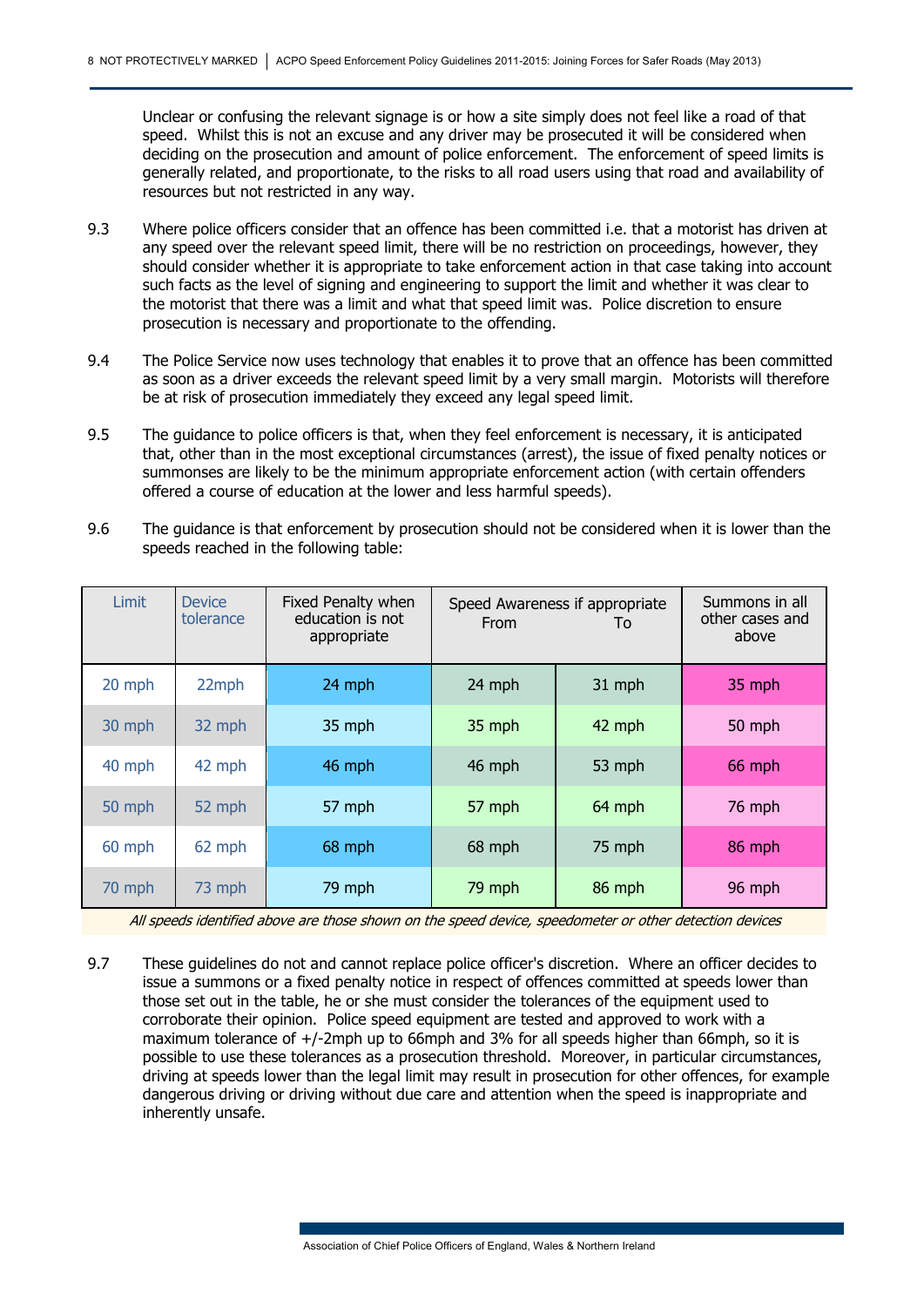#### **10. SECTION 10 – EFFECTIVE PARTNERSHIPS**

10.1 One agency, acting alone, cannot achieve full compliance. The Police Service actively seeks to develop close working relationships with others (e.g. the Department for Transport (DfT) and Agencies, Highway Authorities, Magistrates Courts, Education Authorities, Road Safety Organisations etc.) in order to promote road safety, achieve the highest level of clarity in limits and zones so as to help those who wish to comply and leave the police to enforce against those who choose to speed rather than do so as a mistake. Working together will produce clear limits and ensure that approaches to speed compliance, which do not rely solely upon sanctions, are fully exploited. To that end it is essential for limits to be clearly identified, look and feel like the limit and communities to participate and embrace speed limits so they are self enforcing.

### **11. SECTION 11 – 20 MPH SPEED LIMITS OR ZONES**

- 11.1 Speed limits are only one element of speed management and local speed limits should not be set in isolation. They should be part of a package of other measures to manage speed which includes engineering, visible interventions and landscaping standards that respect the needs of all road users and raise the driver's awareness of their environment, together with education, driver information, training and publicity.
- 11.2 Altering a limit with simply a sign without making the new limit clear to all drivers who may use the road will risk high levels of offending. Many will be unaware of their behaviour, and may well have complied if the site/limit was clear. This will simply leave vulnerable road users exposed to unnecessary higher speeds and leave the police with a large-scale enforcement issue, which cannot be contained. National guidance to local authorities on installing adequately engineered 20mph limits/zones is unambiguous in not supporting unclear or inappropriate 20mph limits/zones. Neither does it support an increased demand on police forces to carryout routine enforcement where there is, in the opinion of the police, insufficient interventions to make the limit obvious to visiting motorists and achieve a high level of self-enforcement.
- 11.3 The Police Service has to ensure all resources are used effectively in responding to community priorities. They should use intelligence on levels and locations of offending to identify persistent and high harm speeding offenders and target their enforcement in all speed limits; however, in those where the drivers' awareness is lowered due to the omission of measures to manage speed there will be no routine enforcement, only that necessary to eliminate persistent high harm speeding motorists.
- 11.4 As with all limits, if the site doesn't look like or feel like the limit imposed then there will be larger scale offending and routine prosecution seen as inappropriate and quite simply over-the-top. It is for local authorities to appropriately sign and if necessary engineer a limit, leaving the police to target the persistent and deliberate offender, together achieving the very highest level of compliance and safety for other road users.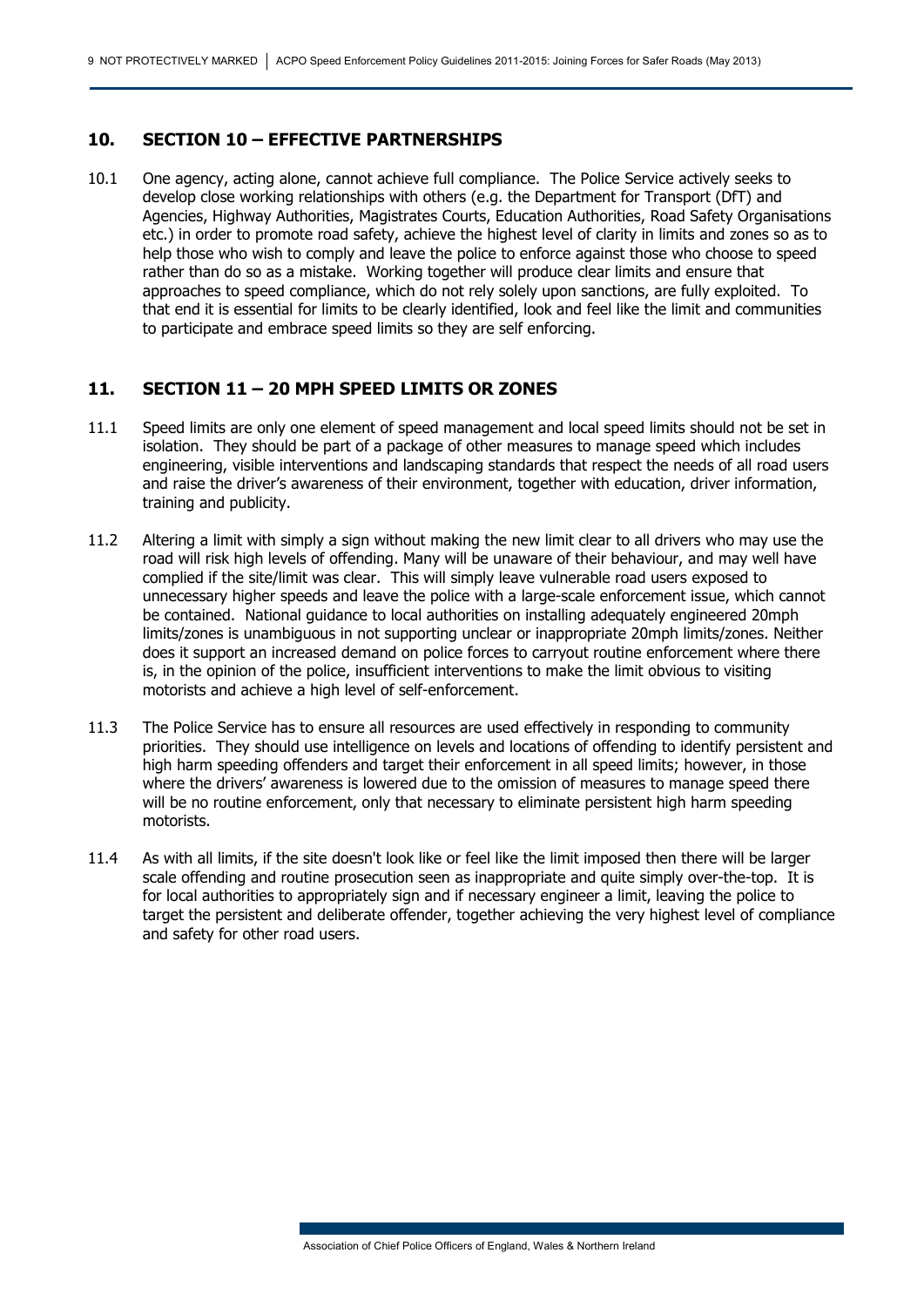## **Appendix A**

#### **20 MPH LIMITS AND ZONES – EXPLANATION OF REVISED POLICY GUIDELINES**

The original speed enforcement guidance 'Joining Forces for Safer Roads' has been refreshed to complement the new roads policing strategy 'Policing the Roads' and will locate itself within the ethos of targeting deliberate offenders who risk high levels of harm. The guidance now includes changes which support the previous ACPO position on guidance for 20mph limits and zones – a position laid out in Traffic Committee minutes – that 'routine' enforcement would only be engaged in if the limit is regarded as appropriate given the prevailing road conditions in the area and clarity is offered to non-local drivers. This clarity should include ensuring that the landscaping, engineering and signage within the area contributes to the zone feeling and looking like a 20mph zone rather than a zone with a 30mph or higher limit.

#### POLICE POSITION ON ALL SPEED LIMITS INCLUDING 20MPH

It is important that the police position on all speed limits, including 20mph, is clearly articulated by all:

- Enforcement will be considered in all clearly posted limits, given other priorities, and this will be by:
	- 1. Targeted enforcement where there is deliberate offending/disregarding and the limits are clear;
	- 2. Where limits are not clear (that is they don't feel like/look like the limit or are on inappropriate roads), they will not be routinely enforced (routinely means regular planned attendance where there isn't intelligence of deliberate offending) only targeted where there is intelligence of obvious deliberate disregard.

It is very important that the service doesn't unintentionally give the impression that the police will not enforce the law. As with all crimes and all speed limits the police will use their discretion when to enforce and how that enforcement might take place. Unclear or even confusing limits (all limits not just 20's) will undoubtedly lead to mistaken offending and any aggressive enforcement risks a loss of public support for the action and more importantly the police service. Enforcement cannot and must not take the place of proper engineering and or clear signing.

#### **NATIONAL DRIVER OFFENDER RETRAINING SCHEME (NDORS) COURSES**

Currently most of the speed equipment deployed is approved for 20mph enforcement. NDORS courses have not been offered in the past due to the police position on 20mph limits, that is the looking and feeling like the limit before routine enforcement would take place. As more and more limits are introduced and officers find there are offenders who are, for whatever reason, either mistaken or simply unaware of the limit and would benefit from education there is a need to provide an education diversion. NDORS will be developing an interim awareness course from November 2013 and this will continue until 2016. During this time the reason for the offending and most appropriate diversion will be researched and evaluated with a more permanent diversion put in place in 2016 or the diversion removed if it is found to be unnecessary and current speed awareness courses suitable

Speeding in a properly marked/engineered limit or zone may not be suitable for a course, which will be built on error and mistaken behaviour. In reality, 20mph zones/limits are introduced for a specific road safety danger - vulnerable road users - where compliance is the aim, not enforcement.

#### **SUMMARY OF THE POLICE POLICY GUIDELINES ON 20MPH LIMITS**

Speed limits are only one element of speed management and local speed limits should not be set in isolation. They should be part of a package with other measures to manage speeds which include engineering, visible interventions and landscaping standards that respect the needs of all road users and raise the driver's awareness of their environment, together with education, driver information, training and publicity. Deliberate high harm offenders will always be targeted and prosecuted.